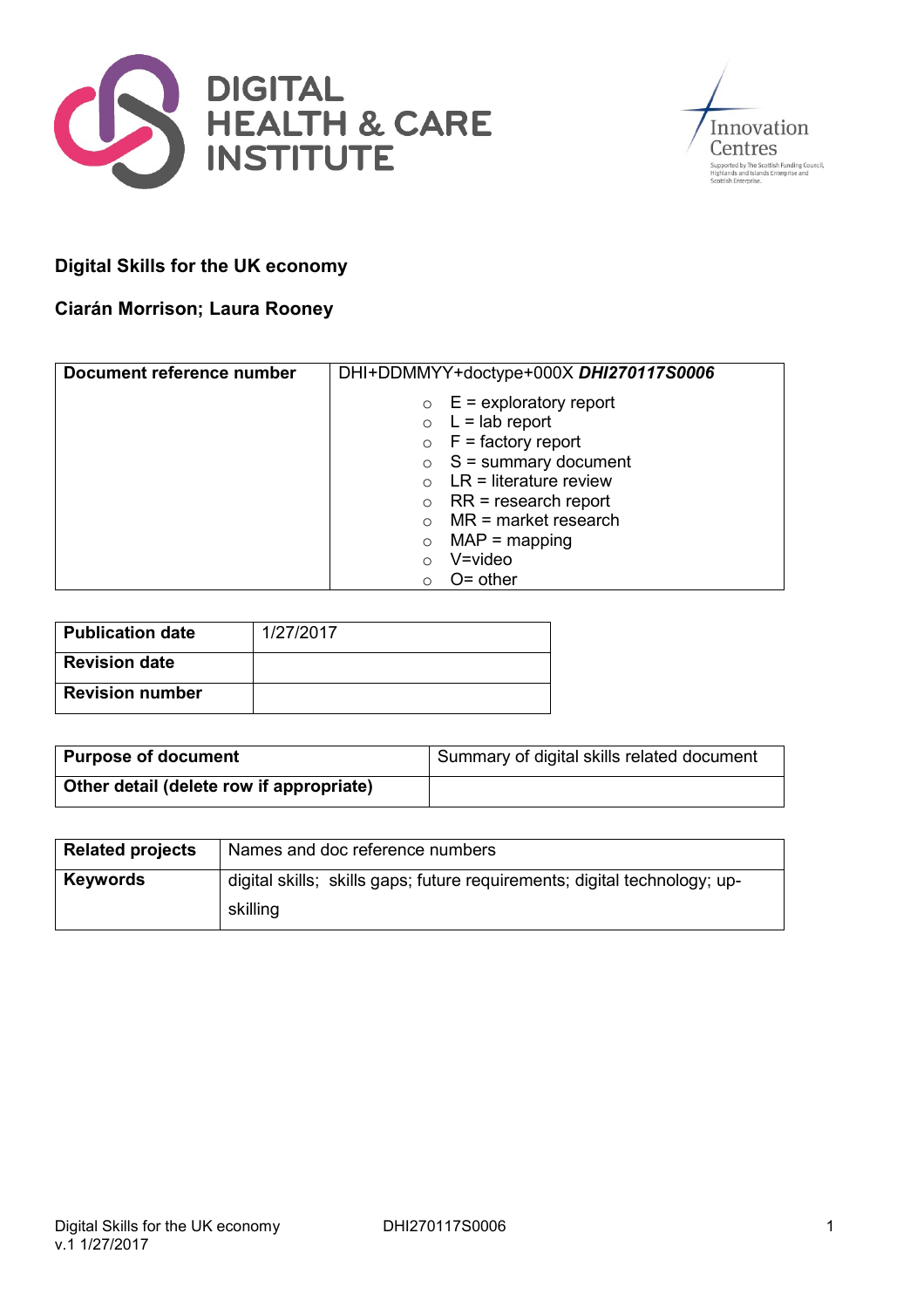



# **Digital Skills for the UK economy**

A report by ECORYS UK

January 2016

The UK's digital economy is growing, 2013 saw 53% more companies form compared to 2010. It was estimated that the digital economy's gross added value was 6% of the total UK economy. The increasing rate of technological innovations requires the UK's workforce to be able to continually improve their skills to prepare them for emerging roles in their individual fields. The increasing demand for digitally skilled employees and the "move to 'Digital by Default' online government services implies directly that citizens should have, by 'default', a set of digital skills to enable them to access these services" (page 12). However, it is important to remember that the digital skills of 'innovators' need to be improved, and not just those of the 'user'.

The digital skills for the UK economy report was commissioned by the Digital Economy Unit, in the Department for Culture, Media and Sport, to help improve the understanding of the current and future demand for digital skills in the UK economy. The objectives of the report were to:

- Understand current and future demand for digital skills in the UK economy
- Understand the routes used to meet the digital skills needs of individuals and employers in the UK, and the current barriers and market failures faced by businesses in accessing digital skills
- Identify the risks and opportunities in add opportunities in addressing digital skills needs in the UK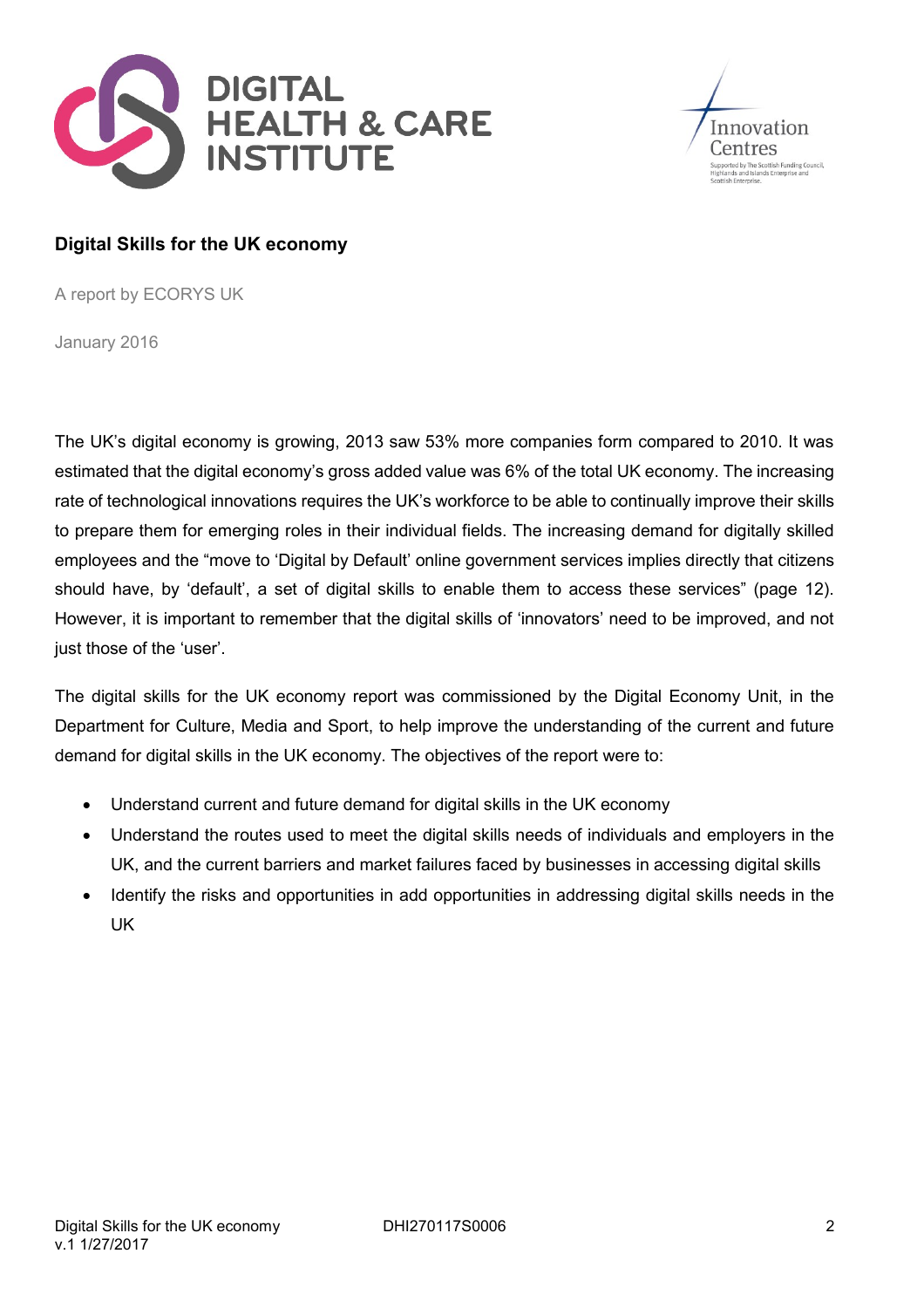



# **Methodology**



# **Digital Skills: definitions and frameworks**

As is seen in most terminology regarding 'digital' the definition of digital skills has expanded from its beginnings in ICT literacy which focused on technical and operational knowledge about computer use, while later definitions cover cognitive, attitudinal, social and emotional skills. Digital literacy is the broadest 'digital' concept, and encapsulates the features of more modern digital skills definitions.

There is a vast number of different definitions for digital skills, and the varying terms that relate to it i.e. Digital literacy, these definitions highlight that digital skills involve several inter-related skill concepts. Most definitions reviewed tend to make no clear distinctions between the skills needed by different groups. Others are too broad and therefore ostracise potential citizens, learners, or users in developing their defined competencies.

However, the definitions and frameworks reviewed in the report cover the following broad categories:

- 1. Basic digital literacy skills (empowering individuals): Required by every citizen to become 'digitally literate'. Needed to carry out basic functions such as using digital applications to communicate and perform internet searches. Cyber security falls within this category.
- 2. Digital skills for the general workforce (Upskilling for the Digital Economy): Includes category 1, plus skills needed in a workplace and generally linked to using applications developed by IT specialists. While digital skills needed by the workforce are likely to differ sector to sector, there will be some minimum requirements linked to processing information that is applicable across all sectors.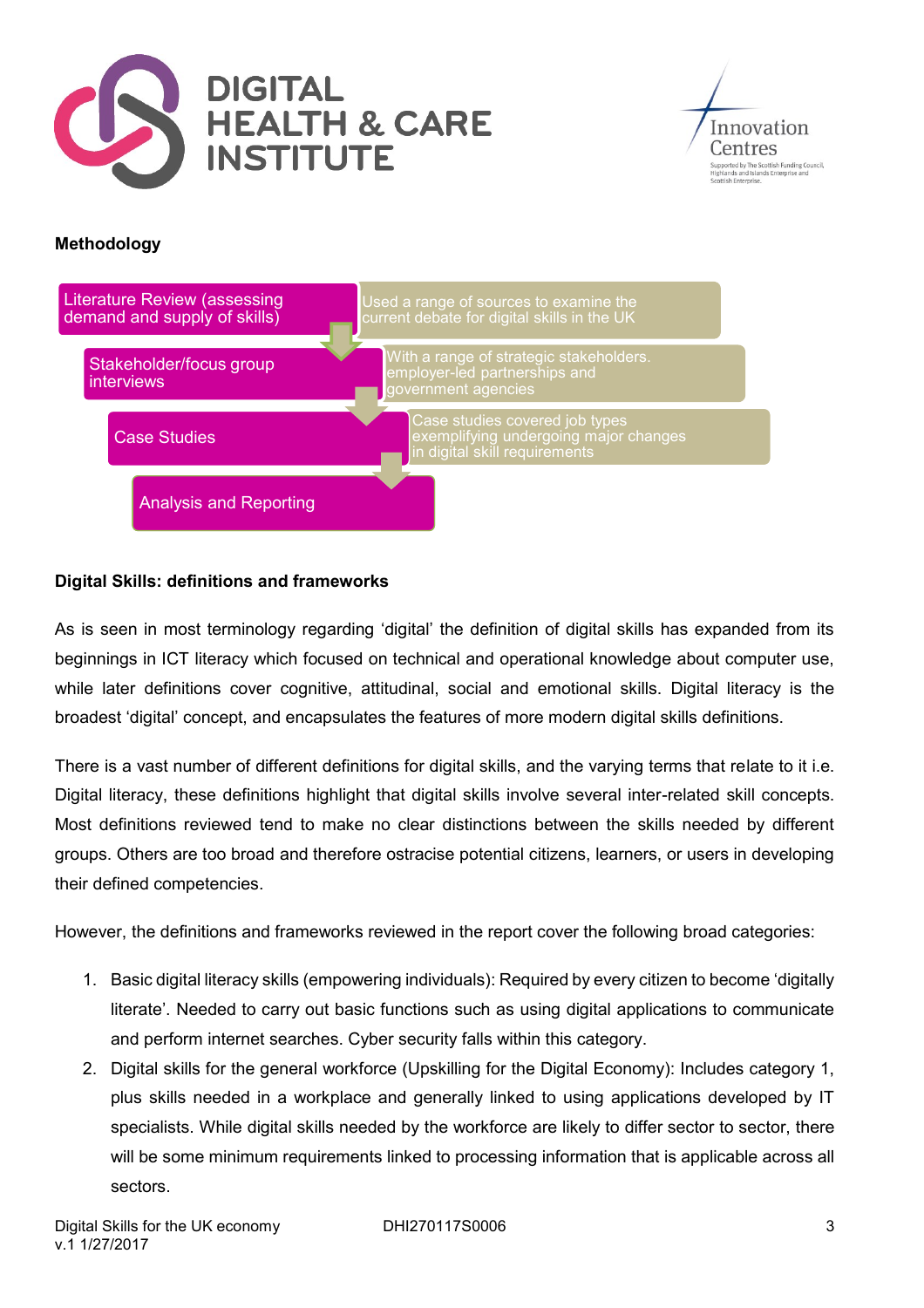



3. Digital skills for ICT professions (digitally innovative and creative individuals, organisations and businesses): Includes category 1 & 2, plus skills required in the divers IT sector. These include digital skills linked with the development of new digital technologies, products and services. Such Skills are needed if the UK is to compare favourably with other nations.

Using these categories of digital skills allows for us to more easily discuss the extent to which the supply of skills meets the demand for skills within the economy. The way we define digital skills needs to be rethought, for now, these three definitions allow us to discuss the needs of different user groups that fall within each category.

# **Digital skills requirements**

It has become increasingly more difficult to quantify the current number of roles requiring digital skills as said skills have become increasingly needed across all sectors and service areas. Most industries and sectors recognise that as they become increasingly digitised there will be greater demand for staff in general to have varying degrees of digital skills. The UK forum for Computing Education expects that in a sort amount of time m2st of the UK workforce will require 'digital citizenship skills', estimating that "approximately 16.5 million people will need the appropriate skills to become 'digital workers' and 'digital makers'" (page 25). Despite these requirements, the report estimates that 23% of UK adults do not have the basic online skills to meet the needs of the digitisation od UK business, figure 1 below shows how interviewed stakeholders felt about the current skillset of potential recruits.

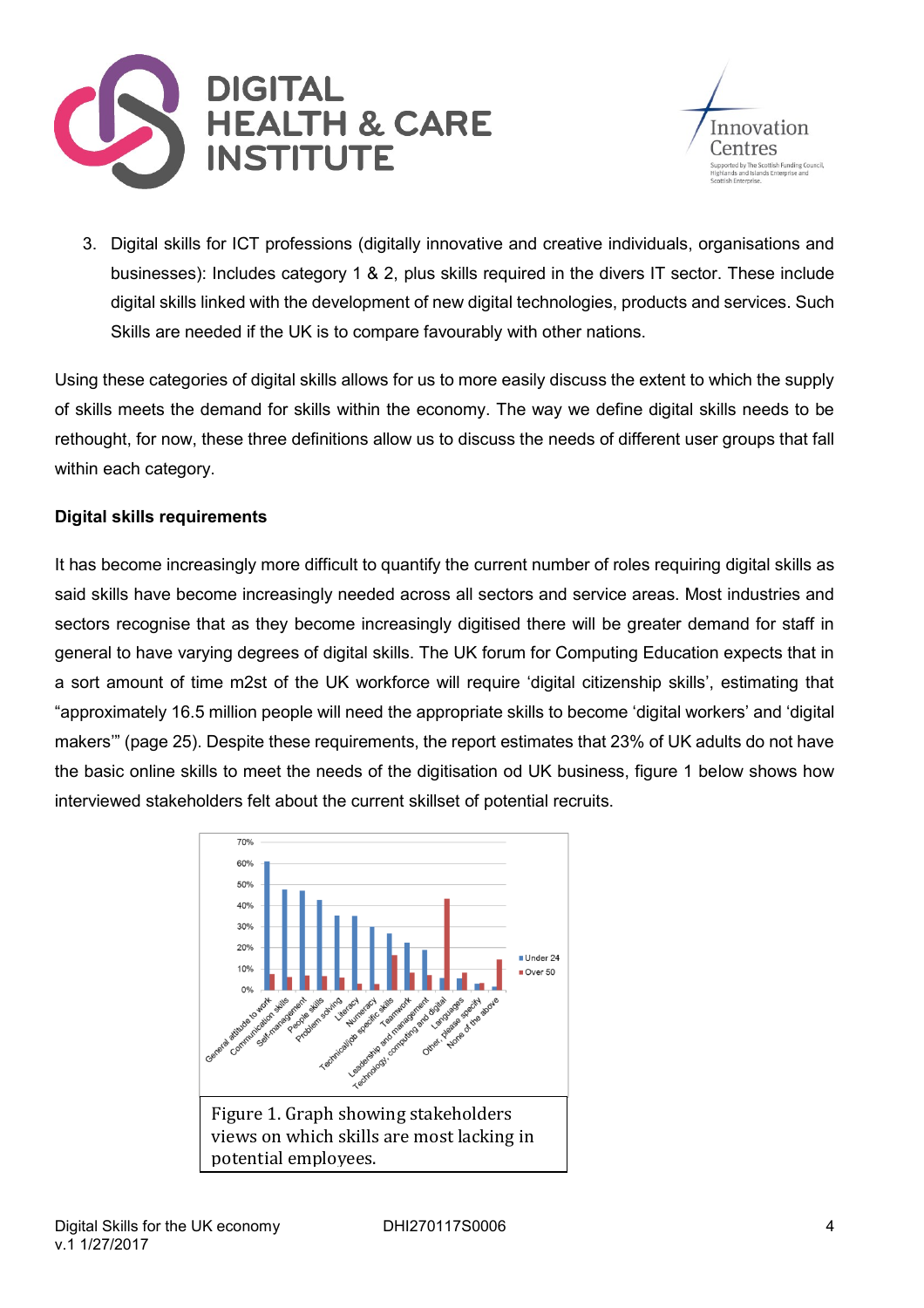![](_page_4_Picture_0.jpeg)

![](_page_4_Picture_1.jpeg)

#### **Digital skills gap**

The report used the construction industry as an example were digital skills gaps had been noted by employers, 34% of whom highlighted improving the IT skills of their workforce as a priority. This was mirrored in the business sector where a report by the confederation of British Industry stated that 61% of surveyed businesses reported that their employees had weaknesses in IT skills competencies. Weaknesses in literacy and numeracy skills competencies, 54% and 53% respectively, was much lower showing that IT skills have become a key area for business. The IT skills gaps are predominantly found in the construction and manufacturing sectors, with 72% and 62% respectively reporting weaknesses in the IT skills of their workforce.

#### *Shortages*

Skill shortages threaten to undermine the potential for the increase in productivity that is expected when using digital technologies. Employers in the UK's digital and creative sectors are struggling to find workers with digital skills, and concerns are growing over graduate leaving "university without up-to-date technical skills, or the softer skills required to be effective in the workplace" (page 34).

The report states that a lack of technical specialist's skills is responsible for digital skills shortage in the tech sector, with data driven businesses struggling to find any new employees. Whilst OFCOM state the young adult population offers a valuable skills pool for employers, other studies question whether this skills pool meets the requirements of potential employers. This is supported by a trend in the IT and Telecoms sector, where the proportion of 16-29 year olds declined from 32% in 2001 to 19% in 2011, in the same timeframe the proportion of over 40's in the sector rose from 32% to 47%. This trend suggests that digital skills required for the sector are acquired by working in the sector and aren't being acquired through education. If this is true, then the supply of new graduates is unlikely to fill the digital skills shortages within the UK economy. Figure 2 below describes the current digital skills demand.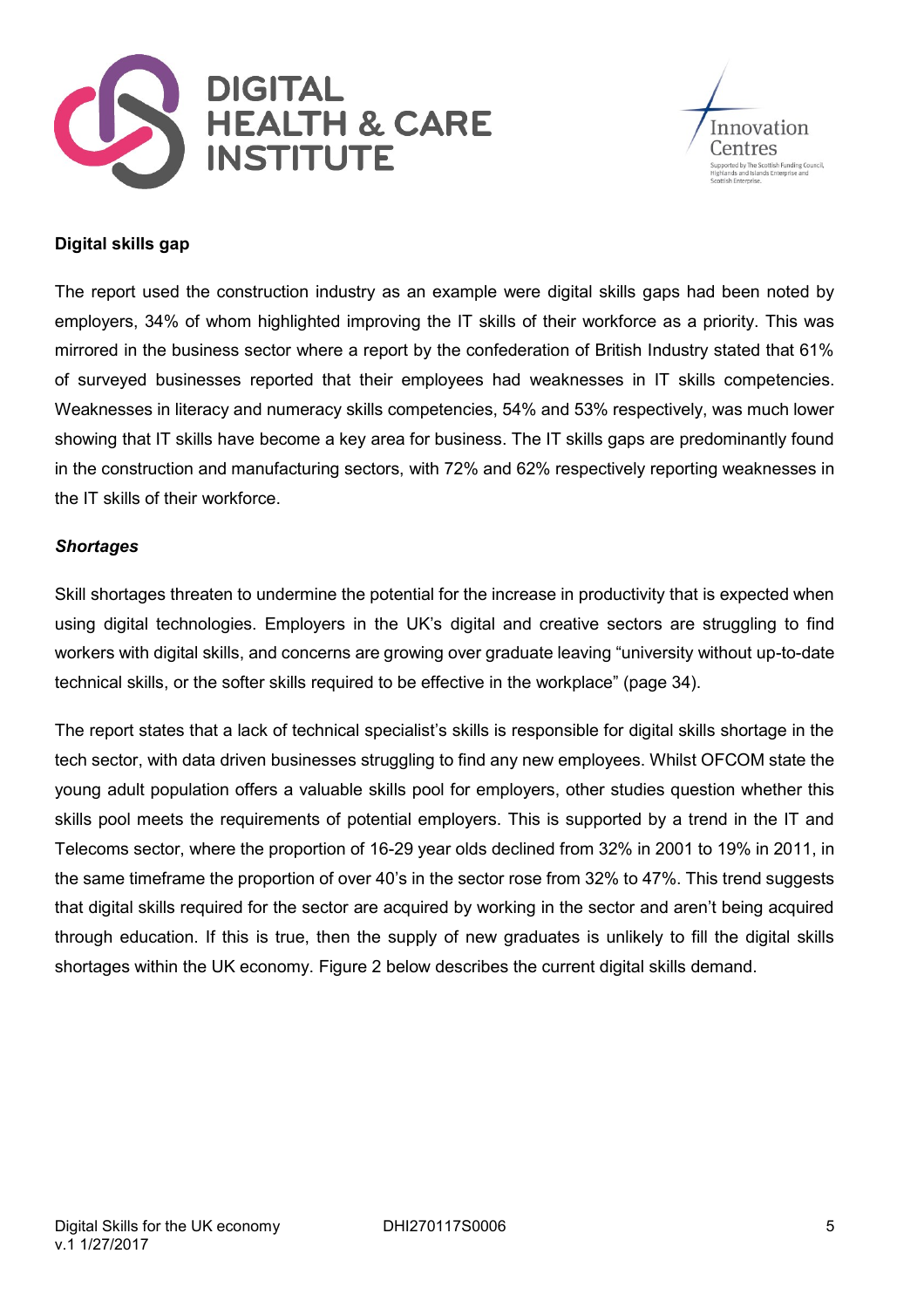![](_page_5_Picture_0.jpeg)

Innovation Centres upported by The Scottish Funding Council,<br>ighlands and Islands Enterprise and<br>cottish Enterprise.

| <b>Current digital skills requirements</b>                                                                                                                                                                                                                                                                                                                                                                                                                                                                                                                                                                                                                                                                                                                                                                                                                                                                                                                                                                                                                            | <b>Digital skills</b><br>shortages                                                                                                                                                                                                                                         | <b>Digital skills gaps</b>                                                                                                                                                                                                      |  |  |
|-----------------------------------------------------------------------------------------------------------------------------------------------------------------------------------------------------------------------------------------------------------------------------------------------------------------------------------------------------------------------------------------------------------------------------------------------------------------------------------------------------------------------------------------------------------------------------------------------------------------------------------------------------------------------------------------------------------------------------------------------------------------------------------------------------------------------------------------------------------------------------------------------------------------------------------------------------------------------------------------------------------------------------------------------------------------------|----------------------------------------------------------------------------------------------------------------------------------------------------------------------------------------------------------------------------------------------------------------------------|---------------------------------------------------------------------------------------------------------------------------------------------------------------------------------------------------------------------------------|--|--|
| Baseline digital skills: being able to browse<br>websites,<br>search<br>content.<br>use<br>the<br>keyboard/mouse, understand the IT jargon,<br>social networking/media and using the basic<br>packages.<br><b>Examples</b><br>cited<br>word<br>bv<br>stakeholders include:<br>Cyber security (awareness)<br>Office skills and business processing skills<br>۰<br>office<br>software<br>Working<br>with<br>and<br>۰<br>databases                                                                                                                                                                                                                                                                                                                                                                                                                                                                                                                                                                                                                                       | The main gaps<br>stakeholders believe<br>are in the higher level<br>skills. There was a<br>perception that not<br>enough people were<br>coming through the<br>education system with<br>the skills necessary to<br>keep up with the<br>changing technological<br>landscape. | Mainly in occupational<br>areas linked to<br>specialist IT skills such<br>as:<br>Data analysts<br>۰<br>Computer<br>۰<br>scientists<br><b>Healthcare IT</b><br><b>Product managers</b><br>۰<br>Cybersecurity<br>۰<br>specialists |  |  |
| Sector specific skills: Digital skills<br>requirements are likely to be in sectors that<br>have either traditionally been non-digital, or in<br>occupational areas that have been automated<br>as a result of new technologies. Examples<br>include:<br>Automated milking on farms<br>۰<br>3D printing<br>۰<br>CAD<br>Computer design in glass manufacturing<br>۰<br>Graphic design<br>۰<br><b>Building Information Modelling (BIM)</b><br>۰<br>Digital marketing in retail<br>۰<br>Agriculture - programming<br>precision<br>۰<br>planting machines/Extracting<br>biological<br>information from your herd<br>Digital publishing and content production.<br>Publishing - E-readers replacing books.<br>Digital roles: Specialist technical IT skills<br>linked to sectors and businesses in which the<br>demand tends to arise quicker than what the<br>training and education systems can respond<br>to. Examples cited here include:<br>Analytics (Big Data)<br>۰<br>Cyber security specialists<br>۰<br>Web developers<br>۰<br>Innovators<br>۰<br>Programmers<br>۰ | <b>Examples</b><br>cited<br>here<br>include:<br>Data analytics<br>$\bullet$<br><b>STEM</b> professions<br>۰<br>Big data<br>$\bullet$<br><b>Computer scientists</b><br>$\bullet$<br>Cloud storage<br>$\bullet$<br>Innovators                                                | Senior programme<br>۰<br>developers<br>Data scientists<br>۰<br><b>Artificial</b><br>۰<br>intelligence                                                                                                                           |  |  |
| Figure 2. Table showing the current demands for digital skills.                                                                                                                                                                                                                                                                                                                                                                                                                                                                                                                                                                                                                                                                                                                                                                                                                                                                                                                                                                                                       |                                                                                                                                                                                                                                                                            |                                                                                                                                                                                                                                 |  |  |

### **Future requirements**

As the UK's digital economy grows, new roles in the field of 'big data' analysis are expected to emerge, with a predicted increase of 160% in demand of big data specialists, representing approximately an additional 346,000 big data jobs. The IT/Comms sector is expected to employ around 1.4 million people by 2020, around a 19% increase in the sectors workforce. This trend of digitalisation is also expected in the advanced manufacturing sector, where industry leaders believe that certain roles skill requirements will need to change.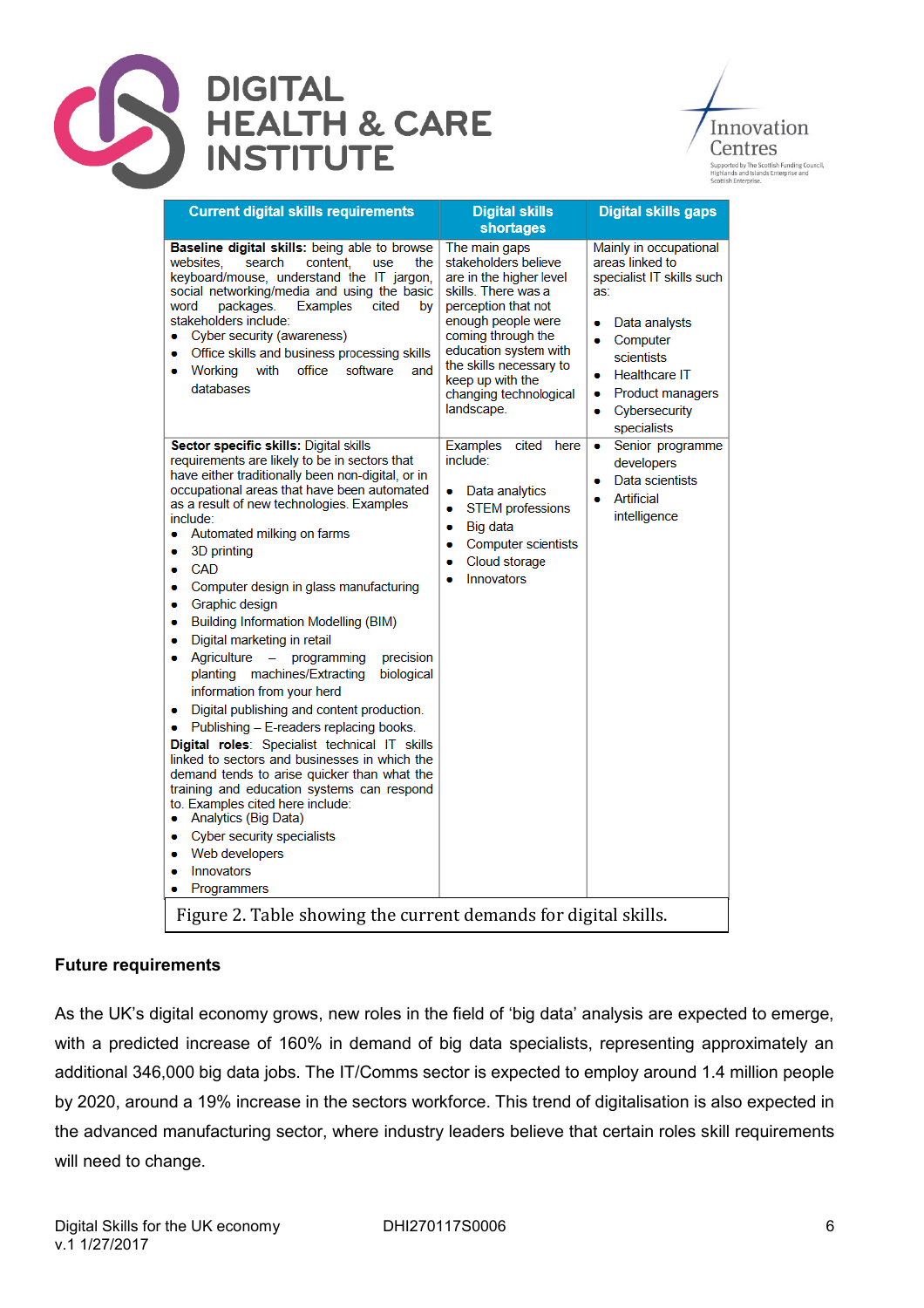![](_page_6_Picture_0.jpeg)

![](_page_6_Picture_1.jpeg)

The report states that the digital and creative sectors will need 1.2 million new workers between 2012- 2022 to support the sectors growth and to replace the outgoing work force, and again raises concerns over the education sectors ability to supply the quality and quantity of workers needed for these digital roles. Workers specialised in cyber security, mobile and cloud computing, big data, and social media will be required going forward, as well as workers with expertise in anticipating markets and consumer responses to new business models, and legal expertise to navigate the new rules concerning data protection and IP. To respond to future requirements interviewed stakeholders felt that is was crucial to upskill the existing workforce to help them to currently adapt to current and new technologies that are likely to emerge across their work sector.

# **Healthcare Case Study**

# *How has digital transformation change the sector*

Digital technologies have started to change the sector in several key ways, the way in which evidence is gathered in clinical trials has begun to change, and there is a growing emphasis on recording and sharing information on people's wellbeing in digital form. In the future technology, may help shape the health sector in both provision and treatment.

The healthcare system has benefited from digital transformation, specifically in facilitating healthcare professionals to support their patients and promoting self-management. This has led to culture shift in the UK's healthcare system, such as the concept of a system facilitated by online or digital devices, while also requiring largescale transformation of the practitioner patient relationship.

### *What digital technologies have been introduced*

The most basic change in the UK system has been the introduction of the digital clinical record system, occurring in 96% of all GP practices, beginning in 1990. Since then, healthcare providers have worked with the commercial sector to introduce 'telehealth' and 'telecare' systems. Recently a large range of health and wellbeing applications have been developed to help people manage and monitor their own health. Technology firms are also trying to tap into the healthcare industry creating digital technologies, products and services to help improve the overall healthcare system.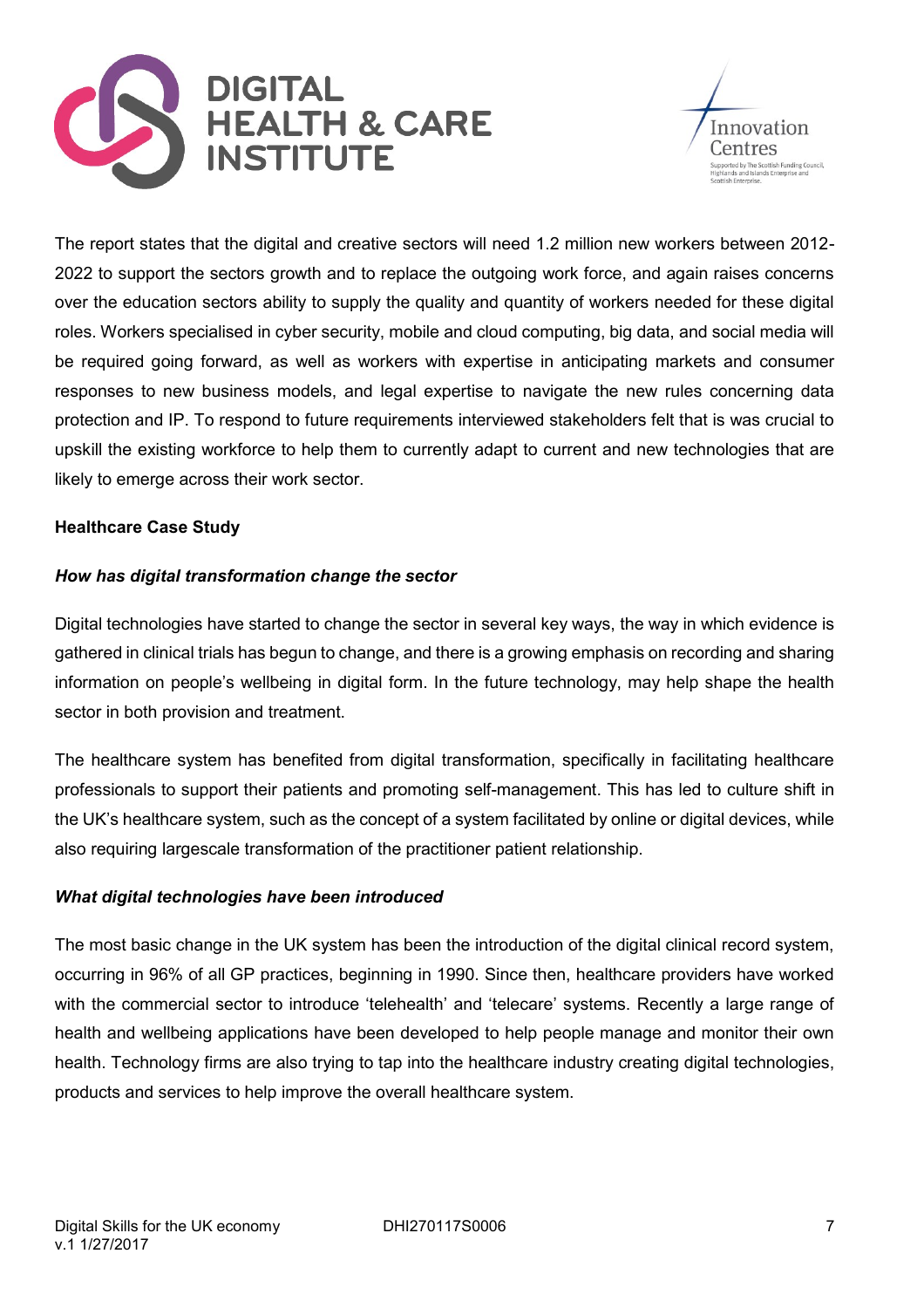![](_page_7_Picture_0.jpeg)

![](_page_7_Picture_1.jpeg)

#### *Impact on the sector*

The impact of digital technology on the sector is growing, the pharma and health technology sector has grown from 7% in 2010 to 11% in 2014, suggesting more resources have been put towards developing the sector. There is a noticeable failure in the implementation of digital health ideas, services and technologies, despite the UKs perceived reputation as being a frontrunner in developing said ideas, services and technologies. This partly due to the shortage of technical and managerial skills in the healthcare system, combined with patients lacking the basic digital skills needed to access and use digital technologies.

Research suggests that despite the significant operational impact the digitisation of clinical health records has had on the sector, the data being collected is not being used in an effective manner, this is also coupled with concerns over privacy, security, and patients being unable to access their own health information.

Initiatives have been set up to help people utilise digital resources to manage their own health, and for greater uptake and development of digital services and technologies in the healthcare system. While these initiatives work to improve patient and healthcare professional access to digital health technologies, there is a growing concern over the culture of the NHS that is blocking the extent to which health care professionals implement digital technologies in to the system.

The overall impact of digital technology within the healthcare system is difficult to measure mainly due to the lack of uptake in the sector. As the NHS, doesn't really support the implementation of digital solutions or the upskilling of their workforce, data collection, analysis and use is limited. More needs to be done in training and upskilling both the technical and managerial workforce, within and out with the healthcare sector, to help improve the uptake and usage of digital health technologies.

### **Meeting the UKs skills requirements**

To address the shortage in digital skills, industry and sector initiatives have been established alongside initiatives between government and industry. However, these may be operating in silos and nowhere near the scale required to address the skills shortages in the UK. Examples of such initiatives are:

 The national College for Digital Skills will be established to address the skill shortage and provide real opportunities for young people.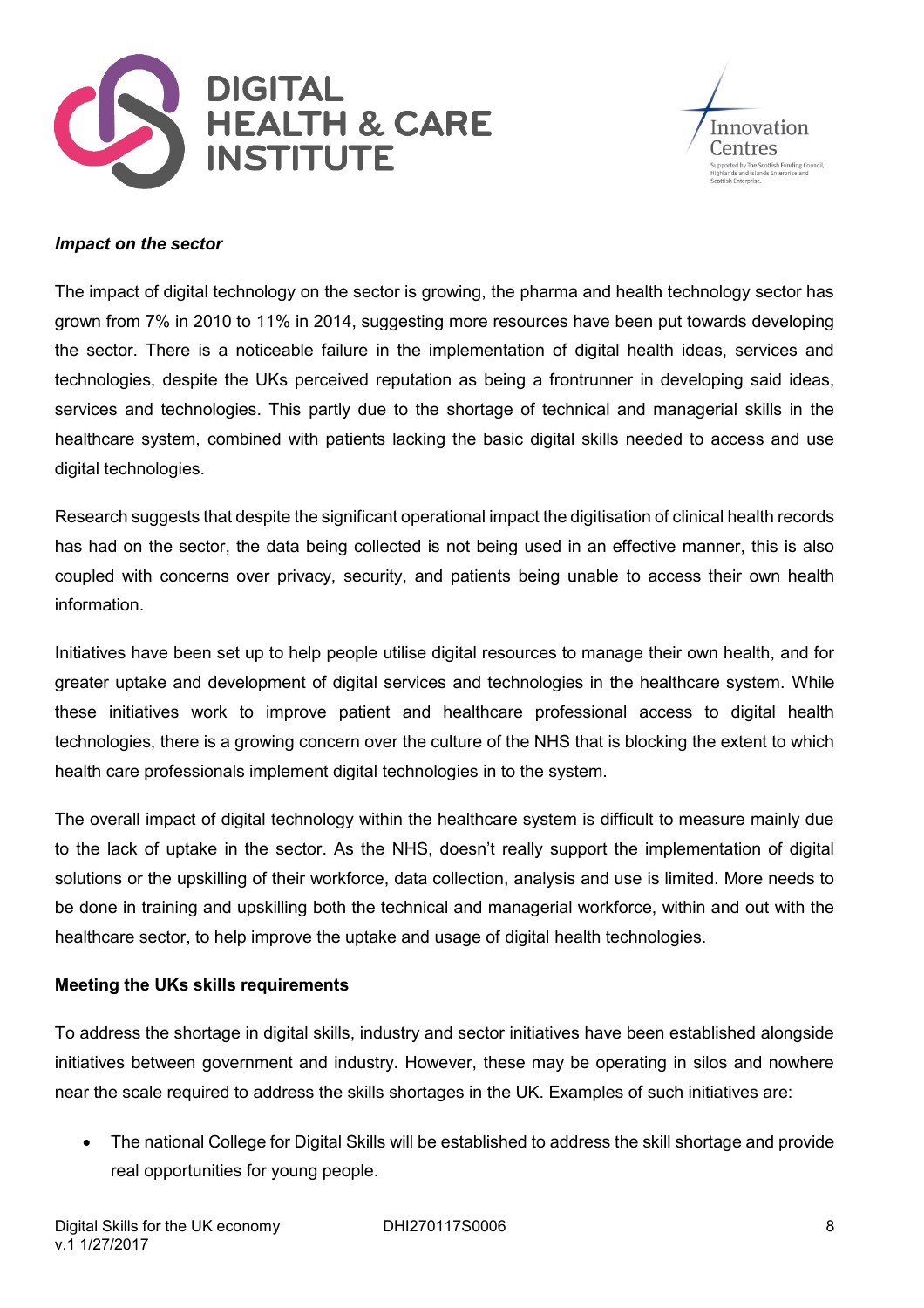![](_page_8_Picture_0.jpeg)

![](_page_8_Picture_1.jpeg)

- Recommendations have been put forward to NESTA to encourage curricula reform so that data analytics have a greater opportunity to flourish
- Businesses have provided free software to schools and skills training to students and individuals directly

Research for the report suggests that despite the numerous initiatives created they still may not be sufficient when compared to the scale of digital skill shortages. There has yet to be a high-level metaanalysis of studies to show national picture on a consistent basis.

There are behavioural, cultural and/or awareness issues with parts of the population, these are acting as barriers to the development of digital skills, and may be restricting individuals from entering digital skill based professions.

- Some studies have shown that there is a lack of knowledge of digital careers amongst students, parents and teachers.
- There is a gender barrier for women entering IT professions, and a social stigma associated with the IT sector in general.
- There are opportunities to highlight the benefits of accessing relevant IT courses and pursuing Itfocused careers.

There is a current misinterpretation of the potential for the integration of IT skills, and the opportunities it presents, this particularly affects SMEs and their ability to identify opportunities for training and development.

# **Risks and opportunities in addressing the UK's digital skills needs**

The main risks associated with the shortage of digital skills concern the employers, the opportunities for stronger investment in up-skilling the workforce are significant. A key risk associated with the shortage realties to the negative impact on business growth, innovation and larger societal development. However, the opportunities associated with investment in strengthening the skills base are great. For example, US multinationals are 8.5% more productive on average that UK domestic firms due to their use of ICT. It has been estimated that the economy could benefit by an excess of £22 billion if everyone on the UK gets online. Along with this it has been estimated that where IT is optimised by businesses, an additional £47 billion in GVA could be added to the UK economy.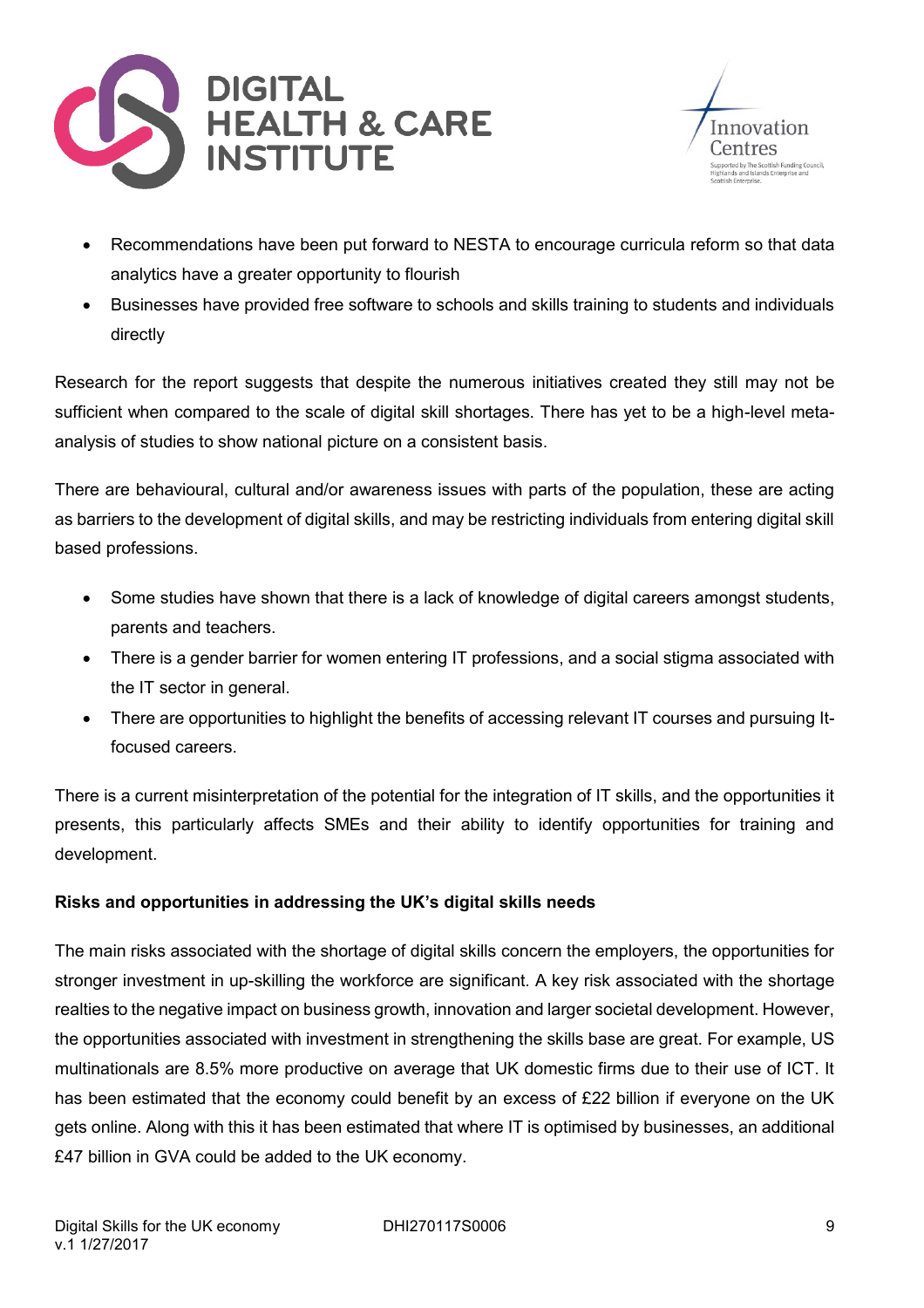![](_page_9_Picture_0.jpeg)

![](_page_9_Picture_1.jpeg)

25% of SMEs that use mobile services most intensively have revenues that grow up to twice as fast as their peers and create jobs up to 8 time faster. The lack of ICT infrastructure has quite obviously been cited as the primary cause in countries failing to utilise their large pools of IT employees. Data driven companies have been shown to be 10% more productive than those who aren't data driven. Further research is required to shed light on feasible forms of support to benefit more from ICT capabilities within businesses.

# **Conclusions and recommendations**

### *Risks*

The shortage in suitable digital skills for digital jobs continues in the UK labour market, this shortage is linked to a quarter of all job vacancies. This presents a major risk to business growth, innovation and broader societal development. By not effectively linking the supply of digital skills to the overall demand may make the UK a less attractive place to do business and invest.

### *Opportunities*

There is a clear link between market competitiveness and the uptake and application of digital technology in the workplace. This means significant value can be added to the UK economy and society through better investment in digital skills, this relates to both job creation and firm productivity and scaling up markets for companies including SMEs.

### *Barriers and Market failures*

Currently 79% of large companies and 49% of SMEs are suffering tech skill gaps, with a clear is match in the skills offered by the labour market and those demanded. The range of activities and occupation where digital skills are required is growing but supply is again not meeting these demands.

### *Recommendations*

There is a need for central government leadership on the issue, the government has the resource to empower the uptake of digital skills through infrastructure, qualification frameworks, education curricula, business and sector organisation. Government initiatives can support and energise the multi-level digital ecosystems. However, the government should not be the overall provider of digital skills development, instead processes need to be in place where those who need skills can be rapidly provided with